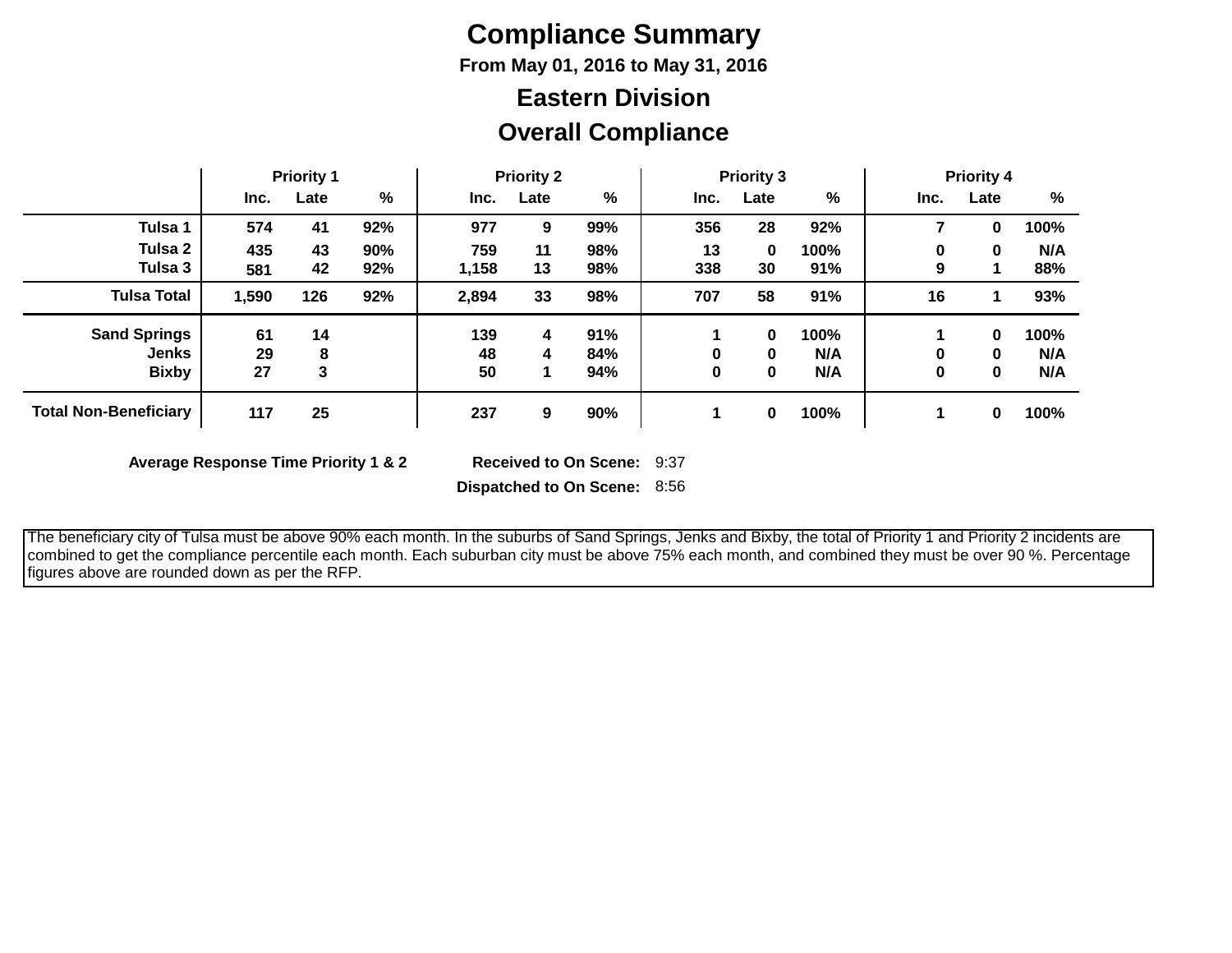# **Compliance Summary**

**From May 01, 2016 to May 31, 2016**

#### **Overall Compliance Western Division**

|                               | <b>Priority 1</b> |              | <b>Priority 2</b> |       |      | <b>Priority 3</b> |             |      | <b>Priority 4</b> |              |             |      |
|-------------------------------|-------------------|--------------|-------------------|-------|------|-------------------|-------------|------|-------------------|--------------|-------------|------|
|                               | Inc.              | Late         | %                 | Inc.  | Late | %                 | Inc.        | Late | %                 | Inc.         | Late        | $\%$ |
| <b>Oklahoma City 1</b>        | 994               | 73           | 92%               | 1,525 | 11   | 99%               | 289         | 14   | 95%               | $\mathbf{2}$ |             | 50%  |
| <b>Oklahoma City 2</b>        | 980               | 105          | 89%               | 1,395 | 19   | 98%               | 208         | 13   | 93%               | 0            | $\bf{0}$    | N/A  |
| <b>Edmond</b>                 | 151               | 18           | 88%               | 189   | 3    | 98%               | 45          |      | 97%               | 0            | $\bf{0}$    | N/A  |
| <b>Total OKC &amp; Edmond</b> | 2,125             | 196          | 90%               | 3,109 | 33   | 98%               | 542         | 28   | 94%               | $\mathbf{2}$ |             | 50%  |
| <b>Warr Acres</b>             | 35                | $\mathbf{2}$ |                   | 58    |      | 96%               | $\bf{0}$    | 0    | N/A               | 0            | $\mathbf 0$ | N/A  |
| <b>Bethany</b>                | 75                | 6            |                   | 101   | 5    | 93%               | 0           | 0    | N/A               | 0            | $\mathbf 0$ | N/A  |
| <b>Mustang</b>                | 27                | 9            |                   | 34    |      | 83%               | 13          | 0    | 100%              | 0            | $\bf{0}$    | N/A  |
| <b>The Village</b>            | 26                | 3            |                   | 54    | 0    | 96%               | 0           | 0    | N/A               | 0            | $\mathbf 0$ | N/A  |
| <b>Nichols Hills</b>          |                   |              |                   | 6     | 0    | 100%              | 0           | 0    | N/A               | 0            | $\bf{0}$    | N/A  |
| Yukon                         | 65                | 12           |                   | 94    | 4    | 89%               | 45          | 1    | 97%               | 0            | $\mathbf 0$ | N/A  |
| <b>Total Non-Beneficiary</b>  | 229               | 32           |                   | 347   | 11   | 92%               | 58          |      | 98%               | 0            | $\bf{0}$    | N/A  |
| <b>Piedmont</b>               | 10                |              |                   | 5     |      |                   | $\mathbf 0$ |      |                   | 0            |             |      |

**Average Response Time Priority 1 & 2** 

**Dispatched to On Scene:** 8:51 Received to On Scene: 9:23

 The beneficiary cities of Oklahoma City and Edmond must be above 90% each month. In the suburbs of Warr Acres, Bethany, Mustang, The Village, Nichols Hills, and Yukon, the total of Priority 1 and Priority 2 incidents are combined to get the compliance percentile each month. Each suburban city must be above 75% each month, and combined they must be over 90 %. Percentage figures above are rounded down as per the RFP.